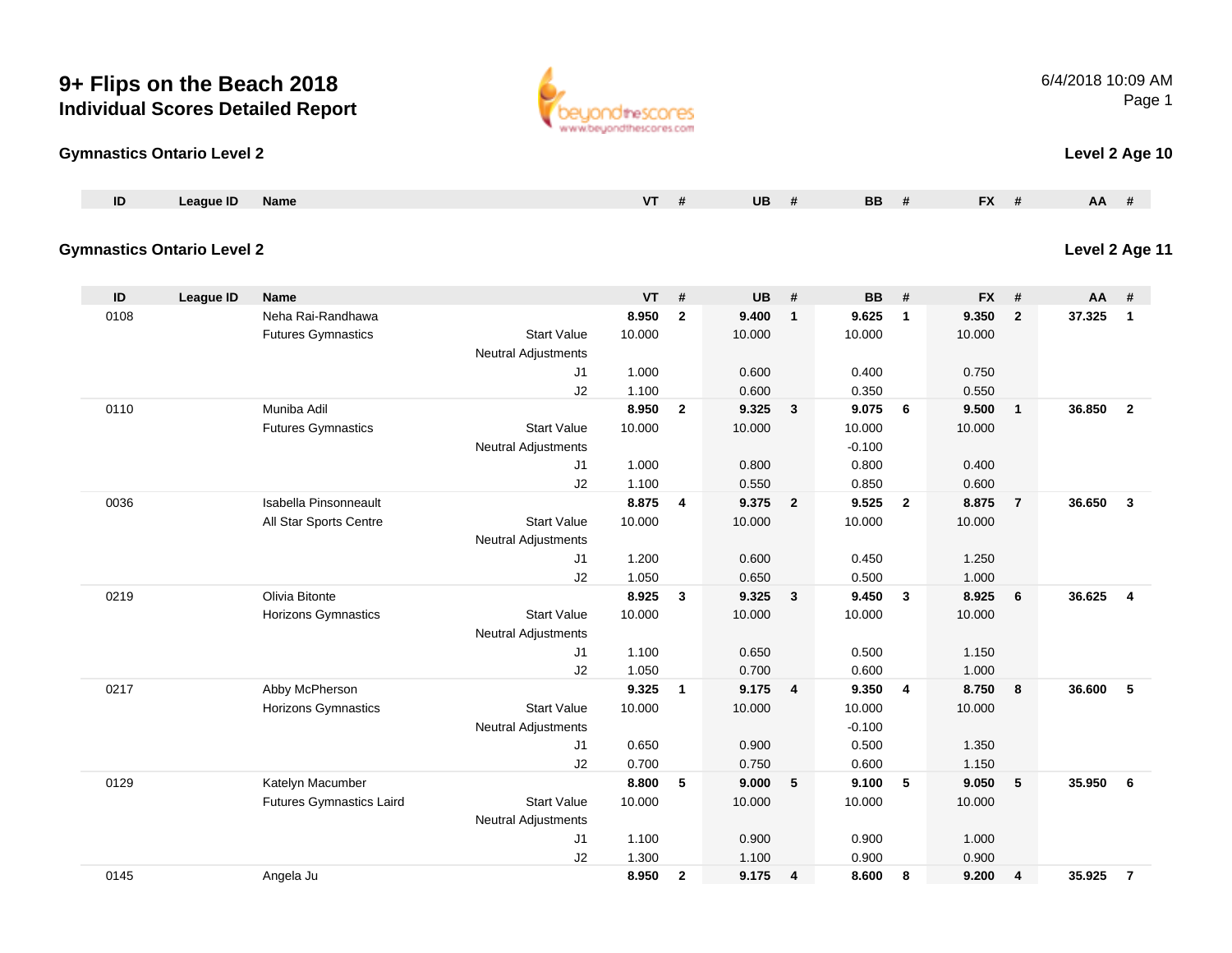

|      | Markham Gymnastics Club       | <b>Start Value</b><br><b>Neutral Adjustments</b> | 10.000 |    | 10.000  |                | 10.000<br>$-0.100$ |                | 10.000 |        |        |     |
|------|-------------------------------|--------------------------------------------------|--------|----|---------|----------------|--------------------|----------------|--------|--------|--------|-----|
|      |                               | J1                                               | 1.100  |    | 0.750   |                | 1.400              |                | 0.800  |        |        |     |
|      |                               | J2                                               | 1.000  |    | 0.900   |                | 1.200              |                | 0.800  |        |        |     |
| 0141 | Shaelin Baldsing              |                                                  | 8.500  | 7  | 8.775 6 |                | 8.800              | $\overline{7}$ | 9.300  | $_{3}$ | 35.375 | - 8 |
|      | Markham Gymnastics Club       | <b>Start Value</b>                               | 10.000 |    | 10.000  |                | 10.000             |                | 10.000 |        |        |     |
|      |                               | <b>Neutral Adjustments</b>                       |        |    |         |                | $-0.100$           |                |        |        |        |     |
|      |                               | J1                                               | 1.500  |    | 1.200   |                | 1.200              |                | 0.800  |        |        |     |
|      |                               | J2                                               | 1.500  |    | 1.250   |                | 1.000              |                | 0.600  |        |        |     |
| 0178 | Victoria Korpan               |                                                  | 8.750  | -6 | 8.575   | $\overline{7}$ | 8.525              | - 9            | 8.400  | - 9    | 34.250 | - 9 |
|      | <b>High Flyers Gymnastics</b> | <b>Start Value</b>                               | 10.000 |    | 10.000  |                | 10.000             |                | 10.000 |        |        |     |
|      |                               | <b>Neutral Adjustments</b>                       |        |    |         |                | $-0.100$           |                |        |        |        |     |
|      |                               | J1                                               | 1.200  |    | 1.500   |                | 1.300              |                | 1.700  |        |        |     |
|      |                               | J2                                               | 1.300  |    | 1.350   |                | 1.450              |                | 1.500  |        |        |     |

#### **Gymnastics Ontario Level 2**

**Level 2 Age 12&13**

| ID   | League ID | <b>Name</b>                     |                            | <b>VT</b> | #            | <b>UB</b> | #                       | <b>BB</b> | #                       | <b>FX</b> | #              | <b>AA</b> | #            |
|------|-----------|---------------------------------|----------------------------|-----------|--------------|-----------|-------------------------|-----------|-------------------------|-----------|----------------|-----------|--------------|
| 0112 |           | Tina Zekry                      |                            | 9.250     | 5            | 9.525     | 3                       | 9.550     | -1                      | 9.700     | $\mathbf{1}$   | 38.025    |              |
|      |           | <b>Futures Gymnastics</b>       | <b>Start Value</b>         | 10.000    |              | 10.000    |                         | 10.000    |                         | 10.000    |                |           |              |
|      |           |                                 | <b>Neutral Adjustments</b> |           |              |           |                         | $-0.100$  |                         |           |                |           |              |
|      |           |                                 | J1                         | 0.800     |              | 0.500     |                         | 0.300     |                         | 0.400     |                |           |              |
|      |           |                                 | J2                         | 0.700     |              | 0.450     |                         | 0.400     |                         | 0.200     |                |           |              |
| 0187 |           | Bianca Tavella                  |                            | 9.450     | 3            | 9.625     | $\overline{2}$          | 9.500     | $\overline{\mathbf{2}}$ | 9.425     | $\overline{4}$ | 38.000    | $\mathbf{2}$ |
|      |           | <b>High Flyers Gymnastics</b>   | <b>Start Value</b>         | 10.000    |              | 10.000    |                         | 10.000    |                         | 10.000    |                |           |              |
|      |           |                                 | Neutral Adjustments        |           |              |           |                         | $-0.100$  |                         |           |                |           |              |
|      |           |                                 | J1                         | 0.500     |              | 0.350     |                         | 0.350     |                         | 0.500     |                |           |              |
|      |           |                                 | J <sub>2</sub>             | 0.600     |              | 0.400     |                         | 0.450     |                         | 0.650     |                |           |              |
| 0128 |           | Hanna Park                      |                            | 9.500     | $\mathbf{2}$ | 9.775     | $\overline{\mathbf{1}}$ | 9.000     | 6                       | 9.675     | $\overline{2}$ | 37.950    | 3            |
|      |           | <b>Futures Gymnastics Laird</b> | <b>Start Value</b>         | 10.000    |              | 10.000    |                         | 10.000    |                         | 10.000    |                |           |              |
|      |           |                                 | <b>Neutral Adjustments</b> |           |              |           |                         | $-0.100$  |                         |           |                |           |              |
|      |           |                                 | J1                         | 0.500     |              | 0.250     |                         | 1.000     |                         | 0.350     |                |           |              |
|      |           |                                 | J2                         | 0.500     |              | 0.200     |                         | 0.800     |                         | 0.300     |                |           |              |
| 0143 |           | Sophie Rey                      |                            | 9.000     | 6            | 9.525     | $\overline{\mathbf{3}}$ | 9.550     | - 1                     | 9.525     | $\mathbf{3}$   | 37.600    | 4            |
|      |           | Markham Gymnastics Club         | <b>Start Value</b>         | 10.000    |              | 10.000    |                         | 10.000    |                         | 10.000    |                |           |              |
|      |           |                                 | Neutral Adjustments        |           |              |           |                         |           |                         |           |                |           |              |
|      |           |                                 | J1                         | 1.000     |              | 0.500     |                         | 0.350     |                         | 0.550     |                |           |              |
|      |           |                                 | J2                         | 1.000     |              | 0.450     |                         | 0.550     |                         | 0.400     |                |           |              |
| 0049 |           | Victoria Watkins                |                            | 9.600     |              | 9.325     | 4                       | 9.200     | 3                       | 9.075     | $\overline{7}$ | 37.200    | 5            |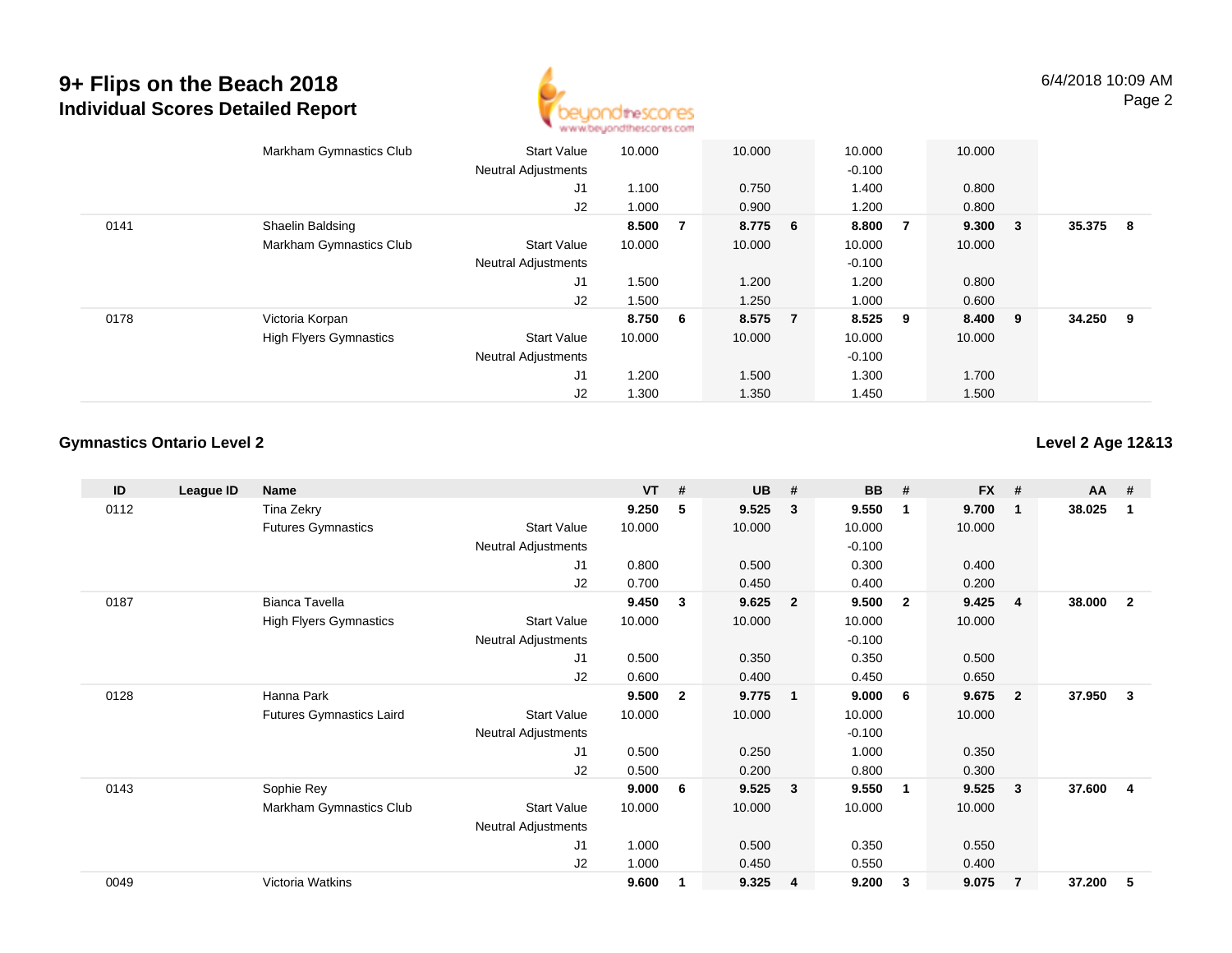

|      | All Star Sports Centre        | <b>Start Value</b><br><b>Neutral Adjustments</b> | 10.000 |                | 10.000 |                | 10.000   |   | 10.000 |     |        |                |
|------|-------------------------------|--------------------------------------------------|--------|----------------|--------|----------------|----------|---|--------|-----|--------|----------------|
|      |                               | J1                                               | 0.300  |                | 0.750  |                | 0.700    |   | 1.000  |     |        |                |
|      |                               | J2                                               | 0.500  |                | 0.600  |                | 0.900    |   | 0.850  |     |        |                |
| 0175 | Isabella Ambrosino            |                                                  | 9.250  | 5              | 9.200  | 5              | 9.050    | 5 | 9.350  | - 5 | 36.850 | 6              |
|      | <b>High Flyers Gymnastics</b> | <b>Start Value</b>                               | 10.000 |                | 10.000 |                | 10.000   |   | 10.000 |     |        |                |
|      |                               | <b>Neutral Adjustments</b>                       |        |                |        |                | $-0.100$ |   |        |     |        |                |
|      |                               | J1                                               | 0.700  |                | 0.850  |                | 0.750    |   | 0.600  |     |        |                |
|      |                               | J2                                               | 0.800  |                | 0.750  |                | 0.950    |   | 0.700  |     |        |                |
| 0186 | Morea Fiorillo                |                                                  | 9.400  | 4              | 8.850  | $\overline{7}$ | 9.100    | 4 | 9.300  | 6   | 36.650 | $\overline{7}$ |
|      | <b>High Flyers Gymnastics</b> | <b>Start Value</b>                               | 10.000 |                | 10.000 |                | 10.000   |   | 10.000 |     |        |                |
|      |                               | <b>Neutral Adjustments</b>                       |        |                |        |                | $-0.100$ |   |        |     |        |                |
|      |                               | J1                                               | 0.600  |                | 1.100  |                | 0.800    |   | 0.700  |     |        |                |
|      |                               | J2                                               | 0.600  |                | 1.200  |                | 0.800    |   | 0.700  |     |        |                |
| 0227 | Alessia Masterangelo          |                                                  | 8.650  | $\overline{7}$ | 9.000  | 6              | 8.425    | 7 | 8.925  | 8   | 35.000 | - 8            |
|      | <b>High Flyers Gymnastics</b> | <b>Start Value</b>                               | 10.000 |                | 10.000 |                | 10.000   |   | 10.000 |     |        |                |
|      |                               | <b>Neutral Adjustments</b>                       |        |                |        |                | $-0.100$ |   |        |     |        |                |
|      |                               | J1                                               | 1.300  |                | 1.000  |                | 1.500    |   | 1.000  |     |        |                |
|      |                               | J2                                               | 1.400  |                | 1.000  |                | 1.450    |   | 1.150  |     |        |                |

#### **Gymnastics Ontario Level 2**

**ID League ID Name VT # UB # BB # FX # AA #** 0107 Jaya Ramirez **9.250 <sup>5</sup> 9.450 <sup>4</sup> 9.650 <sup>1</sup> 9.575 <sup>1</sup> 37.925 <sup>1</sup>** Futures Gymnastics Start Valuee 10.000 10.000 10.000 10.000 Neutral Adjustments J1 0.700 0.550 0.300 0.400 J2 0.800 0.550 0.400 0.450 0007 Taylor Breton **9.225 <sup>6</sup> 9.575 <sup>2</sup> 9.425 <sup>2</sup> 9.525 <sup>2</sup> 37.750 <sup>2</sup>** Aereo Gymnastics Clubb 3tart Value 10.000 10.000 10.000 10.000 10.000 Neutral Adjustments J1 0.800 0.400 0.600 0.500 J2 0.750 0.450 0.550 0.450 0032 Emma Jack **9.300 <sup>4</sup> 9.650 <sup>1</sup> 9.400 <sup>3</sup> 9.400 <sup>3</sup> 37.750 <sup>2</sup>** All Star Sports Centre Start Value 10.000 10.000 10.000 10.000 Neutral Adjustments J1 0.700 0.400 0.500 0.700 J2 0.700 0.300 0.700 0.500 0037Sage Shelton **9.500 <sup>1</sup> 9.500 <sup>3</sup> 9.000 <sup>7</sup> 9.375 <sup>4</sup> 37.375 <sup>3</sup>**

**Level 2 Age 10 A**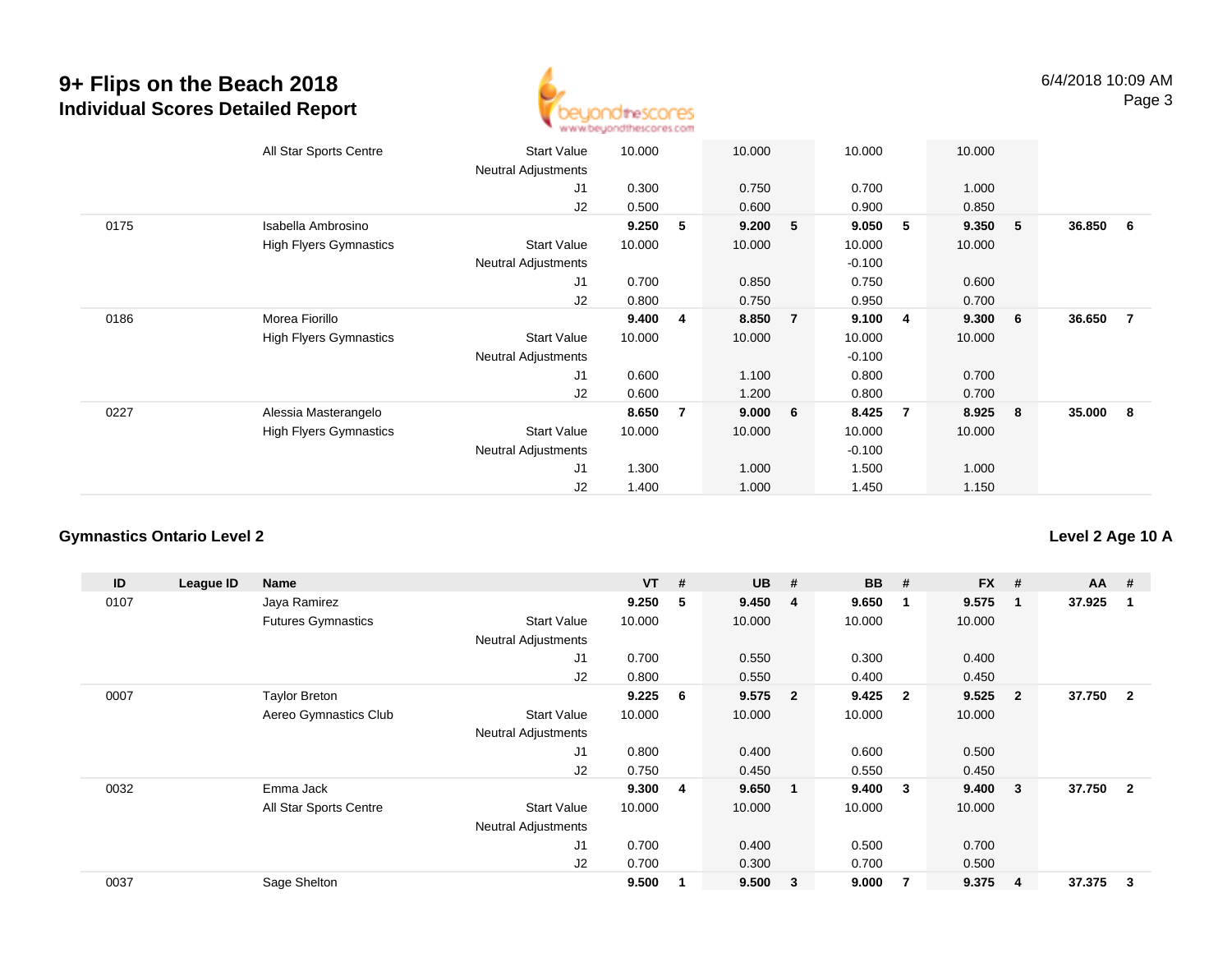

|      | All Star Sports Centre          | <b>Start Value</b>         | 10.000 |                | 10.000 |                | 10.000   |   | 10.000 |                         |        |                         |
|------|---------------------------------|----------------------------|--------|----------------|--------|----------------|----------|---|--------|-------------------------|--------|-------------------------|
|      |                                 | Neutral Adjustments        |        |                |        |                | $-0.100$ |   |        |                         |        |                         |
|      |                                 | J1                         | 0.400  |                | 0.550  |                | 0.900    |   | 0.700  |                         |        |                         |
|      |                                 | J2                         | 0.600  |                | 0.450  |                | 0.900    |   | 0.550  |                         |        |                         |
| 0149 | Ella Pfeffer                    |                            | 9.400  | 3              | 9.150  | 6              | 9.175    | 4 | 9.250  | 6                       | 36.975 | $\overline{\mathbf{4}}$ |
|      | Markham Gymnastics Club         | <b>Start Value</b>         | 10.000 |                | 10.000 |                | 10.000   |   | 10.000 |                         |        |                         |
|      |                                 | Neutral Adjustments        |        |                |        |                |          |   |        |                         |        |                         |
|      |                                 | J1                         | 0.700  |                | 0.750  |                | 0.900    |   | 0.800  |                         |        |                         |
|      |                                 | J2                         | 0.500  |                | 0.950  |                | 0.750    |   | 0.700  |                         |        |                         |
| 0105 | Jasmine Fernandes               |                            | 9.425  | $\overline{2}$ | 9.175  | 5              | 9.025    | 6 | 9.325  | 5                       | 36.950 | - 5                     |
|      | <b>Futures Gymnastics</b>       | Start Value                | 10.000 |                | 10.000 |                | 10.000   |   | 10.000 |                         |        |                         |
|      |                                 | Neutral Adjustments        |        |                |        |                | $-0.100$ |   |        |                         |        |                         |
|      |                                 | J1                         | 0.550  |                | 0.950  |                | 0.850    |   | 0.700  |                         |        |                         |
|      |                                 | J2                         | 0.600  |                | 0.700  |                | 0.900    |   | 0.650  |                         |        |                         |
| 0124 | Ali Sparling                    |                            | 9.000  | 7              | 8.375  | $\overline{7}$ | 9.150    | 5 | 9.400  | $\overline{\mathbf{3}}$ | 35.925 | 6                       |
|      | <b>Futures Gymnastics Laird</b> | <b>Start Value</b>         | 10.000 |                | 10.000 |                | 10.000   |   | 10.000 |                         |        |                         |
|      |                                 | Neutral Adjustments        |        |                |        |                | $-0.100$ |   |        |                         |        |                         |
|      |                                 | J1                         | 1.000  |                | 1.600  |                | 0.700    |   | 0.550  |                         |        |                         |
|      |                                 | J2                         | 1.000  |                | 1.650  |                | 0.800    |   | 0.650  |                         |        |                         |
| 0170 | Mia Quatela                     |                            | 8.925  | 8              | 7.800  | 8              | 8.925    | 8 | 8.975  | $\overline{7}$          | 34.625 | $\overline{7}$          |
|      | <b>Synergy Gymnastics</b>       | Start Value                | 10.000 |                | 10.000 |                | 10.000   |   | 10.000 |                         |        |                         |
|      |                                 | <b>Neutral Adjustments</b> |        |                |        |                |          |   |        |                         |        |                         |
|      |                                 | J1                         | 1.200  |                | 2.000  |                | 1.150    |   | 1.150  |                         |        |                         |
|      |                                 | J <sub>2</sub>             | 0.950  |                | 2.400  |                | 1.000    |   | 0.900  |                         |        |                         |

#### **Gymnastics Ontario Level 2**

**Level 2 Age 10 B**

| ID   | League ID | <b>Name</b>                   |                            | $VT$ # |                | <b>UB</b> | #                       | <b>BB</b> | #   | <b>FX</b> | #   | AA     | #                       |
|------|-----------|-------------------------------|----------------------------|--------|----------------|-----------|-------------------------|-----------|-----|-----------|-----|--------|-------------------------|
| 0230 |           | Julia Aprile                  |                            | 9.325  | $\overline{4}$ | 9.475     | - 4                     | 9.150     | - 5 | 9.600     |     | 37.550 |                         |
|      |           | <b>High Flyers Gymnastics</b> | <b>Start Value</b>         | 10.000 |                | 10.000    |                         | 10.000    |     | 10.000    |     |        |                         |
|      |           |                               | <b>Neutral Adjustments</b> |        |                |           |                         | $-0.100$  |     |           |     |        |                         |
|      |           |                               | J <sub>1</sub>             | 0.600  |                | 0.550     |                         | 0.700     |     | 0.400     |     |        |                         |
|      |           |                               | J2                         | 0.750  |                | 0.500     |                         | 0.800     |     | 0.400     |     |        |                         |
| 0106 |           | Emilia Kalinowski             |                            | 9.275  | 5              | 9.500     | $\mathbf{3}$            | 9.400     | - 1 | 9.300     | -4  | 37.475 | $\overline{\mathbf{2}}$ |
|      |           | <b>Futures Gymnastics</b>     | <b>Start Value</b>         | 10.000 |                | 10.000    |                         | 10.000    |     | 10.000    |     |        |                         |
|      |           |                               | <b>Neutral Adjustments</b> |        |                |           |                         |           |     |           |     |        |                         |
|      |           |                               | J <sub>1</sub>             | 0.800  |                | 0.450     |                         | 0.600     |     | 0.700     |     |        |                         |
|      |           |                               | J2                         | 0.650  |                | 0.550     |                         | 0.600     |     | 0.700     |     |        |                         |
| 0006 |           | <b>Berkley Dempsey</b>        |                            | 9.425  | $\mathbf{2}$   | 9.625     | $\overline{\mathbf{2}}$ | 9.250     | -4  | 9.125     | - 6 | 37.425 | -3                      |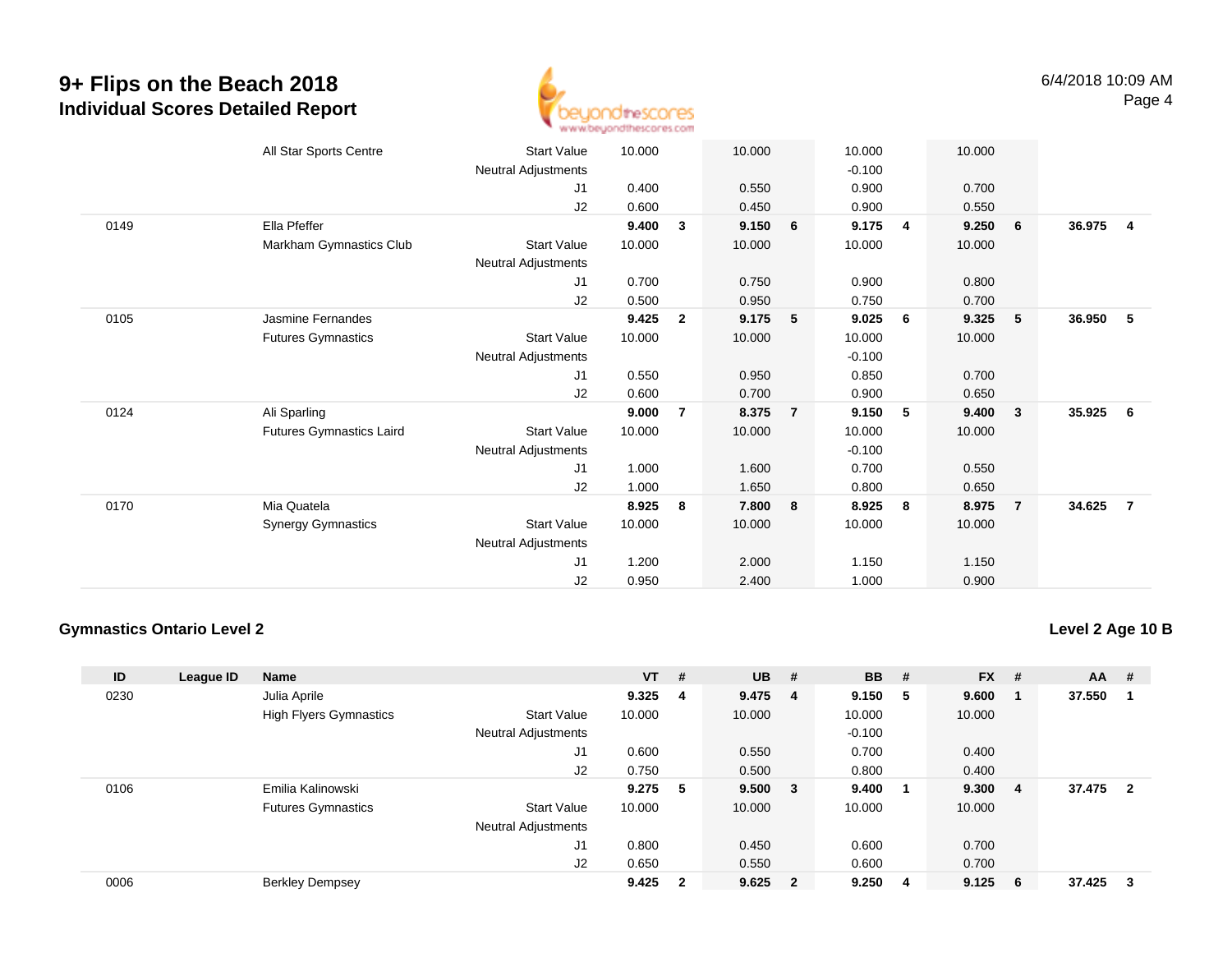

|      | Aereo Gymnastics Club         | <b>Start Value</b><br><b>Neutral Adjustments</b> | 10.000 |                | 10.000 |                | 10.000   |                | 10.000 |                         |        |                         |
|------|-------------------------------|--------------------------------------------------|--------|----------------|--------|----------------|----------|----------------|--------|-------------------------|--------|-------------------------|
|      |                               | J1                                               | 0.550  |                | 0.450  |                | 0.800    |                | 1.050  |                         |        |                         |
|      |                               | J2                                               | 0.600  |                | 0.300  |                | 0.700    |                | 0.700  |                         |        |                         |
| 0033 | Jenia Kukovska                |                                                  | 9.075  | 6              | 9.650  | $\mathbf{1}$   | 9.000    | 6              | 9.550  | $\overline{\mathbf{2}}$ | 37.275 | $\overline{\mathbf{4}}$ |
|      | All Star Sports Centre        | <b>Start Value</b>                               | 10.000 |                | 10.000 |                | 10.000   |                | 10.000 |                         |        |                         |
|      |                               | <b>Neutral Adjustments</b>                       |        |                |        |                | $-0.300$ |                |        |                         |        |                         |
|      |                               | J1                                               | 1.000  |                | 0.400  |                | 0.600    |                | 0.550  |                         |        |                         |
|      |                               | J2                                               | 0.850  |                | 0.300  |                | 0.800    |                | 0.350  |                         |        |                         |
| 0171 | Ava Vacca                     |                                                  | 9.550  | $\mathbf{1}$   | 8.300  | 8              | 9.275    | $\mathbf{3}$   | 9.375  | $\overline{\mathbf{3}}$ | 36.500 | 5                       |
|      | <b>Synergy Gymnastics</b>     | <b>Start Value</b>                               | 10.000 |                | 10.000 |                | 10.000   |                | 10.000 |                         |        |                         |
|      |                               | <b>Neutral Adjustments</b>                       |        |                |        |                |          |                |        |                         |        |                         |
|      |                               | J1                                               | 0.400  |                | 1.650  |                | 0.700    |                | 0.700  |                         |        |                         |
|      |                               | J2                                               | 0.500  |                | 1.750  |                | 0.750    |                | 0.550  |                         |        |                         |
| 0222 | Stephanie Alaimo              |                                                  | 9.425  | $\overline{2}$ | 9.350  | 5              | 8.200    | 8              | 8.950  | $\overline{7}$          | 35.925 | $6\overline{6}$         |
|      | Horizons Gymnastics           | <b>Start Value</b>                               | 10.000 |                | 10.000 |                | 10.000   |                | 10.000 |                         |        |                         |
|      |                               | <b>Neutral Adjustments</b>                       |        |                |        |                |          |                |        |                         |        |                         |
|      |                               | J1                                               | 0.600  |                | 0.750  |                | 1.600    |                | 0.950  |                         |        |                         |
|      |                               | J2                                               | 0.550  |                | 0.550  |                | 2.000    |                | 1.150  |                         |        |                         |
| 0179 | <b>Elise Perez</b>            |                                                  | 9.050  | $\overline{7}$ | 8.675  | 6              | 9.300    | $\overline{2}$ | 8.800  | 8                       | 35.825 | $\overline{7}$          |
|      | <b>High Flyers Gymnastics</b> | <b>Start Value</b>                               | 10.000 |                | 10.000 |                | 10.000   |                | 10.000 |                         |        |                         |
|      |                               | <b>Neutral Adjustments</b>                       |        |                |        |                | $-0.100$ |                |        |                         |        |                         |
|      |                               | J1                                               | 1.000  |                | 1.300  |                | 0.550    |                | 1.150  |                         |        |                         |
|      |                               | J2                                               | 0.900  |                | 1.350  |                | 0.650    |                | 1.250  |                         |        |                         |
| 0226 | Serena Zingone                |                                                  | 9.400  | 3              | 8.400  | $\overline{7}$ | 8.300    | $\overline{7}$ | 9.150  | $-5$                    | 35.250 | $\bf{8}$                |
|      | <b>High Flyers Gymnastics</b> | <b>Start Value</b>                               | 10.000 |                | 10.000 |                | 10.000   |                | 10.000 |                         |        |                         |
|      |                               | <b>Neutral Adjustments</b>                       |        |                |        |                | $-0.100$ |                |        |                         |        |                         |
|      |                               | J <sub>1</sub>                                   | 0.600  |                | 1.400  |                | 1.600    |                | 0.900  |                         |        |                         |
|      |                               | J2                                               | 0.600  |                | 1.800  |                | 1.600    |                | 0.800  |                         |        |                         |

#### **Gymnastics Ontario Level 2**

**Level 2 Age 9 A**

| ID   | League ID | Name                   |                            | VT     | # | <b>UB</b> | - # | <b>BB</b> | - # | <b>FX</b> | - #            | <b>AA</b> | -# |
|------|-----------|------------------------|----------------------------|--------|---|-----------|-----|-----------|-----|-----------|----------------|-----------|----|
| 0035 |           | Nevaeh Petgrave        |                            | 9.300  |   | 8.550     | -8  | 9.650     |     | 9.525     |                | 37.025    |    |
|      |           | All Star Sports Centre | <b>Start Value</b>         | 10.000 |   | 10.000    |     | 10.000    |     | 10.000    |                |           |    |
|      |           |                        | <b>Neutral Adjustments</b> |        |   |           |     | $-0.100$  |     |           |                |           |    |
|      |           |                        | J1.                        | 0.800  |   | 1.600     |     | 0.200     |     | 0.400     |                |           |    |
|      |           |                        | J2                         | 0.600  |   | 1.300     |     | 0.300     |     | 0.550     |                |           |    |
| 0048 |           | Christina Watkins      |                            | 9.000  | 3 | 9.425     |     | 9.500     | 2   | 9.000     | $\blacksquare$ | 36.925    |    |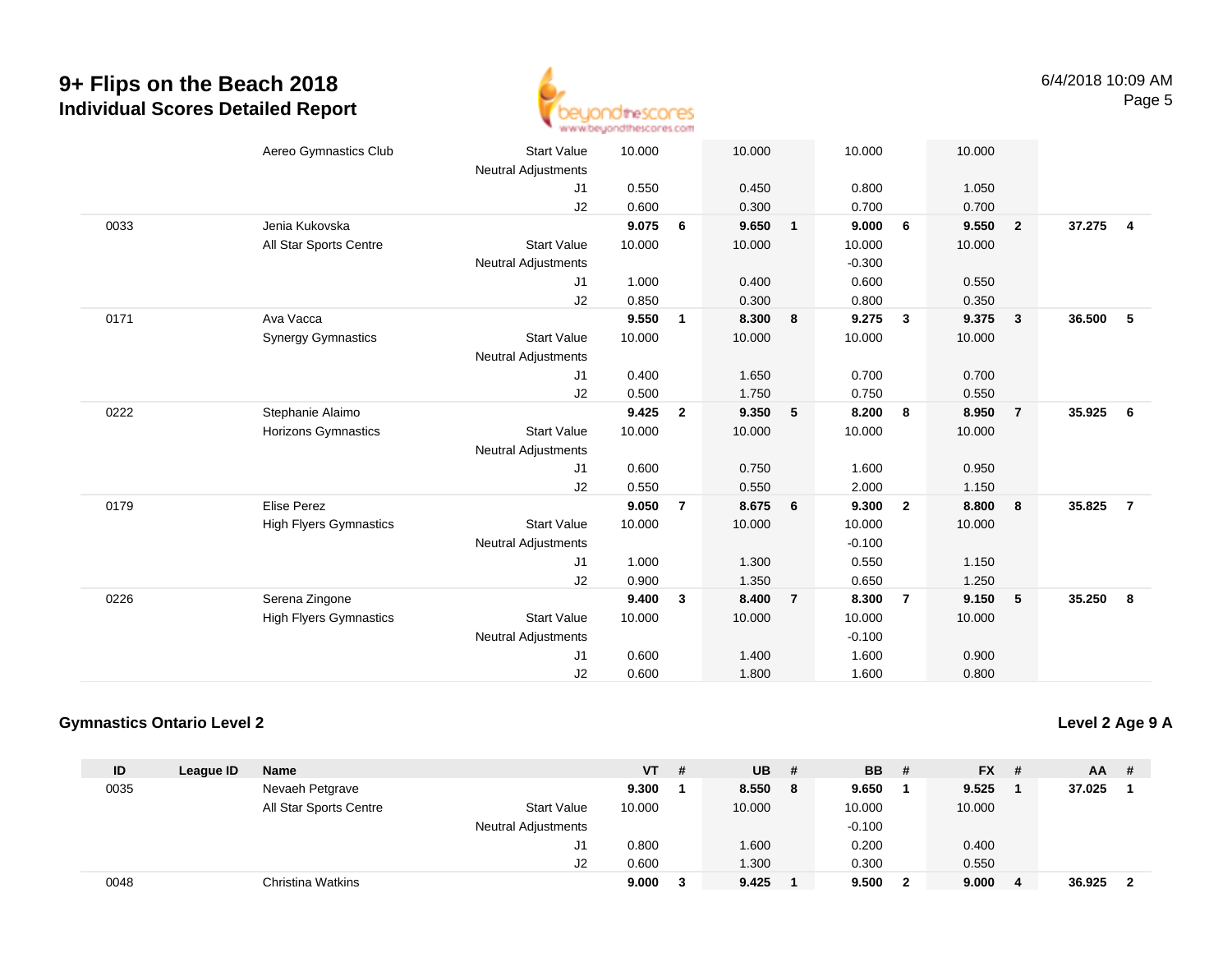

|      | All Star Sports Centre          | <b>Start Value</b>         | 10.000 |                | 10.000 |                | 10.000   |                         | 10.000   |                  |        |                |
|------|---------------------------------|----------------------------|--------|----------------|--------|----------------|----------|-------------------------|----------|------------------|--------|----------------|
|      |                                 | Neutral Adjustments        |        |                |        |                |          |                         |          |                  |        |                |
|      |                                 | J1                         | 1.000  |                | 0.600  |                | 0.550    |                         | 1.000    |                  |        |                |
|      |                                 | J2                         | 1.000  |                | 0.550  |                | 0.450    |                         | 1.000    |                  |        |                |
| 0231 | <b>Kherington Morrow</b>        |                            | 8.950  | 4              | 9.175  | $\mathbf{3}$   | 9.200    | $5\phantom{.0}$         | 8.900    | 6                | 36.225 | $\mathbf{3}$   |
|      | All Star Sports Centre          | <b>Start Value</b>         | 10.000 |                | 10.000 |                | 10.000   |                         | 10.000   |                  |        |                |
|      |                                 | <b>Neutral Adjustments</b> |        |                |        |                |          |                         |          |                  |        |                |
|      |                                 | J1                         | 1.000  |                | 0.900  |                | 0.900    |                         | 1.050    |                  |        |                |
|      |                                 | J2                         | 1.100  |                | 0.750  |                | 0.700    |                         | 1.150    |                  |        |                |
| 0125 | Tia Jaaj                        |                            | 8.500  | $\overline{7}$ | 9.350  | $\overline{2}$ | 9.350    | $\overline{\mathbf{3}}$ | 8.900    | $6\phantom{1}6$  | 36.100 | $\overline{4}$ |
|      | <b>Futures Gymnastics Laird</b> | <b>Start Value</b>         | 10.000 |                | 10.000 |                | 10.000   |                         | 10.000   |                  |        |                |
|      |                                 | <b>Neutral Adjustments</b> |        |                |        |                | $-0.100$ |                         | $-0.100$ |                  |        |                |
|      |                                 | J1                         | 1.600  |                | 0.600  |                | 0.500    |                         | 0.900    |                  |        |                |
|      |                                 | J2                         | 1.400  |                | 0.700  |                | 0.600    |                         | 1.100    |                  |        |                |
| 0156 | Claudia Capobianco              |                            | 9.175  | $\overline{2}$ | 8.500  | 9              | 9.300    | $\overline{4}$          | 9.100    | $\mathbf{3}$     | 36.075 | 5              |
|      | <b>Synergy Gymnastics</b>       | <b>Start Value</b>         | 10.000 |                | 10.000 |                | 10.000   |                         | 10.000   |                  |        |                |
|      |                                 | <b>Neutral Adjustments</b> |        |                |        |                |          |                         |          |                  |        |                |
|      |                                 | J1                         | 0.800  |                | 1.500  |                | 0.600    |                         | 1.000    |                  |        |                |
|      |                                 | J2                         | 0.850  |                | 1.500  |                | 0.800    |                         | 0.800    |                  |        |                |
| 0140 | Melissa Lee                     |                            | 8.550  | 6              | 9.100  | 4              | 9.125    | 6                       | 9.150    | $\overline{2}$   | 35.925 | 6              |
|      | Markham Gymnastics Club         | <b>Start Value</b>         | 10.000 |                | 10.000 |                | 10.000   |                         | 10.000   |                  |        |                |
|      |                                 | <b>Neutral Adjustments</b> |        |                |        |                |          |                         |          |                  |        |                |
|      |                                 | J1                         | 1.400  |                | 0.800  |                | 0.800    |                         | 0.750    |                  |        |                |
|      |                                 | J2                         | 1.500  |                | 1.000  |                | 0.950    |                         | 0.950    |                  |        |                |
| 0157 | Ava Gallea                      |                            | 8.500  | $\overline{7}$ | 8.875  | 5              | 9.300    | $\overline{\mathbf{4}}$ | 8.925    | 5                | 35.600 | $\overline{7}$ |
|      | <b>Synergy Gymnastics</b>       | <b>Start Value</b>         | 10.000 |                | 10.000 |                | 10.000   |                         | 10.000   |                  |        |                |
|      |                                 | <b>Neutral Adjustments</b> |        |                |        |                |          |                         |          |                  |        |                |
|      |                                 | J1                         | 1.500  |                | 1.050  |                | 0.600    |                         | 1.100    |                  |        |                |
|      |                                 | J2                         | 1.500  |                | 1.200  |                | 0.800    |                         | 1.050    |                  |        |                |
| 0191 | Natalia Cristiano               |                            | 8.700  | 5              | 8.625  | $\overline{7}$ | 8.950    | $\overline{7}$          | 8.675    | $\boldsymbol{8}$ | 34.950 | 8              |
|      | <b>High Flyers Gymnastics</b>   | <b>Start Value</b>         | 10.000 |                | 10.000 |                | 10.000   |                         | 10.000   |                  |        |                |
|      |                                 | <b>Neutral Adjustments</b> |        |                |        |                |          |                         |          |                  |        |                |
|      |                                 | J1                         | 1.400  |                | 1.500  |                | 1.100    |                         | 1.400    |                  |        |                |
|      |                                 | J2                         | 1.200  |                | 1.250  |                | 1.000    |                         | 1.250    |                  |        |                |
| 0153 | Alayne Williams                 |                            | 8.300  | 8              | 8.825  | 6              | 8.850    | 8                       | 8.725    | $\overline{7}$   | 34.700 | 9              |
|      | Markham Gymnastics Club         | <b>Start Value</b>         | 10.000 |                | 10.000 |                | 10.000   |                         | 10.000   |                  |        |                |
|      |                                 | <b>Neutral Adjustments</b> |        |                |        |                |          |                         |          |                  |        |                |
|      |                                 | J1                         | 1.600  |                | 1.150  |                | 1.200    |                         | 1.350    |                  |        |                |
|      |                                 | J2                         | 1.800  |                | 1.200  |                | 1.100    |                         | 1.200    |                  |        |                |
|      |                                 |                            |        |                |        |                |          |                         |          |                  |        |                |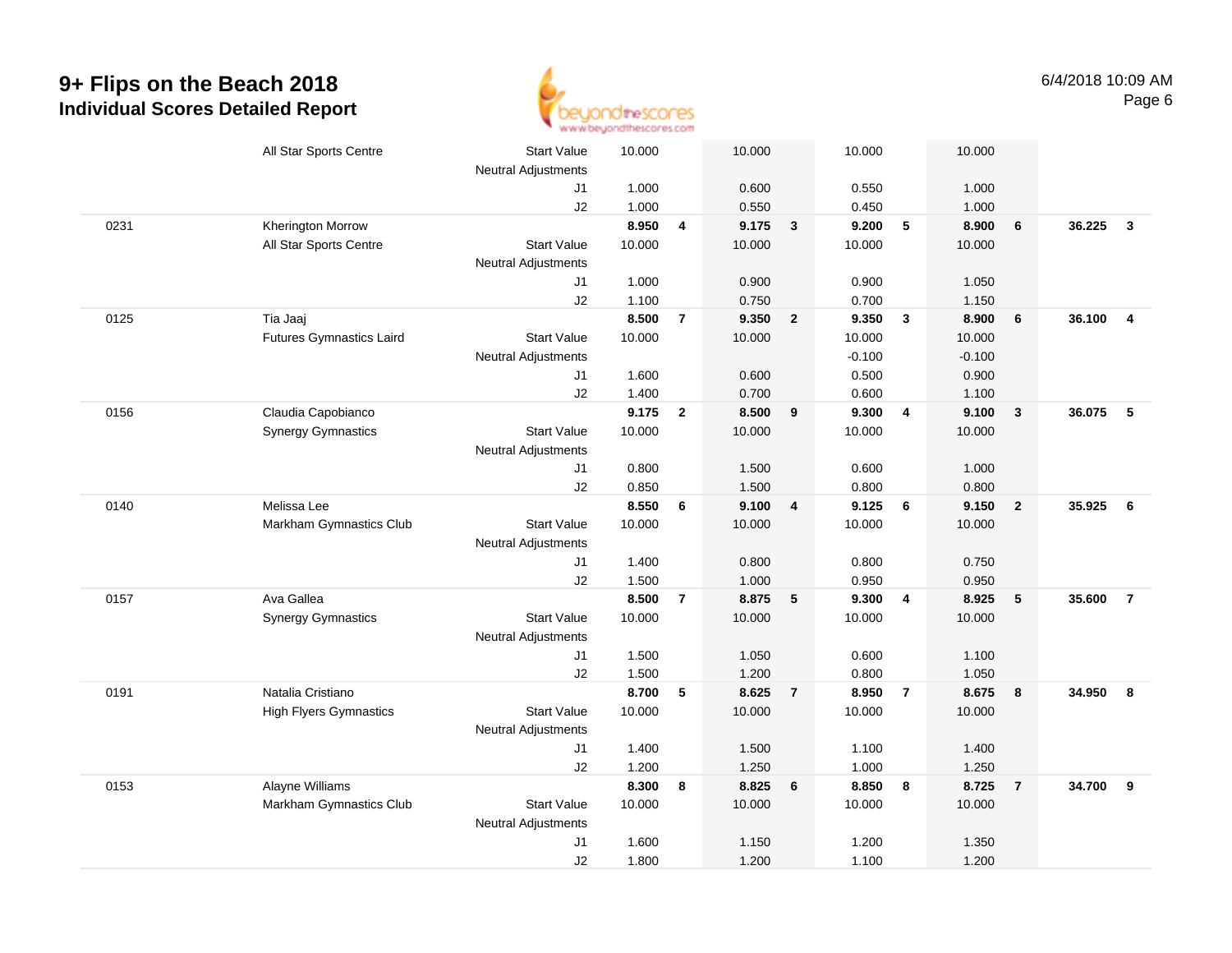

#### **Gymnastics Ontario Level 2**

| ID   | <b>League ID</b> | <b>Name</b>                     |                            | VT     | $\pmb{\#}$     | <b>UB</b> | #                       | BB       | #              | <b>FX</b> | #              | AA     | #              |
|------|------------------|---------------------------------|----------------------------|--------|----------------|-----------|-------------------------|----------|----------------|-----------|----------------|--------|----------------|
| 0104 |                  | Unnathi Varma                   |                            | 9.000  | 3              | 9.500     | $\mathbf{1}$            | 9.625    | $\mathbf{1}$   | 9.175     | $\overline{2}$ | 37.300 | 1              |
|      |                  | <b>Futures Gymnastics</b>       | <b>Start Value</b>         | 10.000 |                | 10.000    |                         | 10.000   |                | 10.000    |                |        |                |
|      |                  |                                 | <b>Neutral Adjustments</b> |        |                |           |                         |          |                |           |                |        |                |
|      |                  |                                 | J1                         | 1.000  |                | 0.550     |                         | 0.400    |                | 0.950     |                |        |                |
|      |                  |                                 | J2                         | 1.000  |                | 0.450     |                         | 0.350    |                | 0.700     |                |        |                |
| 0126 |                  | Grace Sandstrom                 |                            | 9.200  | $\mathbf{1}$   | 9.300     | $\mathbf{3}$            | 9.200    | $\mathbf{3}$   | 9.200     | $\mathbf{1}$   | 36.900 | $\overline{2}$ |
|      |                  | <b>Futures Gymnastics Laird</b> | <b>Start Value</b>         | 10.000 |                | 10.000    |                         | 10.000   |                | 10.000    |                |        |                |
|      |                  |                                 | <b>Neutral Adjustments</b> |        |                |           |                         | $-0.100$ |                |           |                |        |                |
|      |                  |                                 | J1                         | 0.700  |                | 0.750     |                         | 0.600    |                | 0.700     |                |        |                |
|      |                  |                                 | J2                         | 0.900  |                | 0.650     |                         | 0.800    |                | 0.900     |                |        |                |
| 0047 |                  | Alixandra Heaney                |                            | 9.100  | $\overline{2}$ | 9.400     | $\overline{\mathbf{2}}$ | 9.025    | $\overline{4}$ | 8.875     | $\overline{4}$ | 36,400 | $\mathbf{3}$   |
|      |                  | All Star Sports Centre          | <b>Start Value</b>         | 10.000 |                | 10.000    |                         | 10.000   |                | 10.000    |                |        |                |
|      |                  |                                 | <b>Neutral Adjustments</b> |        |                |           |                         |          |                |           |                |        |                |
|      |                  |                                 | J <sub>1</sub>             | 0.950  |                | 0.700     |                         | 1.000    |                | 1.250     |                |        |                |
|      |                  |                                 | J2                         | 0.850  |                | 0.500     |                         | 0.950    |                | 1.000     |                |        |                |
| 0139 |                  | Cadence Leung                   |                            | 8.700  | 5              | 9.200     | $\overline{4}$          | 9.375    | $\overline{2}$ | 8.875     | $\overline{4}$ | 36.150 | $\overline{4}$ |
|      |                  | Markham Gymnastics Club         | <b>Start Value</b>         | 10.000 |                | 10.000    |                         | 10.000   |                | 10.000    |                |        |                |
|      |                  |                                 | <b>Neutral Adjustments</b> |        |                |           |                         |          |                |           |                |        |                |
|      |                  |                                 | J <sub>1</sub>             | 1.400  |                | 0.800     |                         | 0.700    |                | 1.000     |                |        |                |
|      |                  |                                 | J2                         | 1.200  |                | 0.800     |                         | 0.550    |                | 1.250     |                |        |                |
| 0159 |                  | Caitlin Sukreski                |                            | 8.800  | 4              | 9.125     | 5                       | 8.975    | 5              | 9.000     | $\mathbf{3}$   | 35.900 | 5              |
|      |                  | <b>Synergy Gymnastics</b>       | <b>Start Value</b>         | 10.000 |                | 10.000    |                         | 10.000   |                | 10.000    |                |        |                |
|      |                  |                                 | <b>Neutral Adjustments</b> |        |                |           |                         |          |                |           |                |        |                |
|      |                  |                                 | J1                         | 1.100  |                | 0.850     |                         | 0.950    |                | 0.950     |                |        |                |
|      |                  |                                 | J2                         | 1.300  |                | 0.900     |                         | 1.100    |                | 1.050     |                |        |                |
| 0184 |                  | Juliana Quatrale                |                            | 8.550  | 6              | 9.000     | 6                       | 8.900    | 6              | 8.800     | 5              | 35.250 | 6              |
|      |                  | <b>High Flyers Gymnastics</b>   | <b>Start Value</b>         | 10.000 |                | 10.000    |                         | 10.000   |                | 10.000    |                |        |                |
|      |                  |                                 | <b>Neutral Adjustments</b> |        |                |           |                         | $-0.100$ |                |           |                |        |                |
|      |                  |                                 | J1                         | 1.400  |                | 0.950     |                         | 1.050    |                | 1.200     |                |        |                |
|      |                  |                                 | J2                         | 1.500  |                | 1.050     |                         | 0.950    |                | 1.200     |                |        |                |
| 0223 |                  | Keiko Potter                    |                            | 8.400  | $\overline{7}$ | 7.825     | 8                       | 8.900    | 6              | 8.300     | 6              | 33.425 | $\overline{7}$ |
|      |                  | <b>Horizons Gymnastics</b>      | <b>Start Value</b>         | 10.000 |                | 10.000    |                         | 10.000   |                | 10.000    |                |        |                |
|      |                  |                                 | <b>Neutral Adjustments</b> |        |                |           |                         |          |                |           |                |        |                |
|      |                  |                                 | J1                         | 1.500  |                | 2.250     |                         | 1.000    |                | 1.600     |                |        |                |
|      |                  |                                 | J2                         | 1.700  |                | 2.100     |                         | 1.200    |                | 1.800     |                |        |                |

### **Level 2 Age 9 B**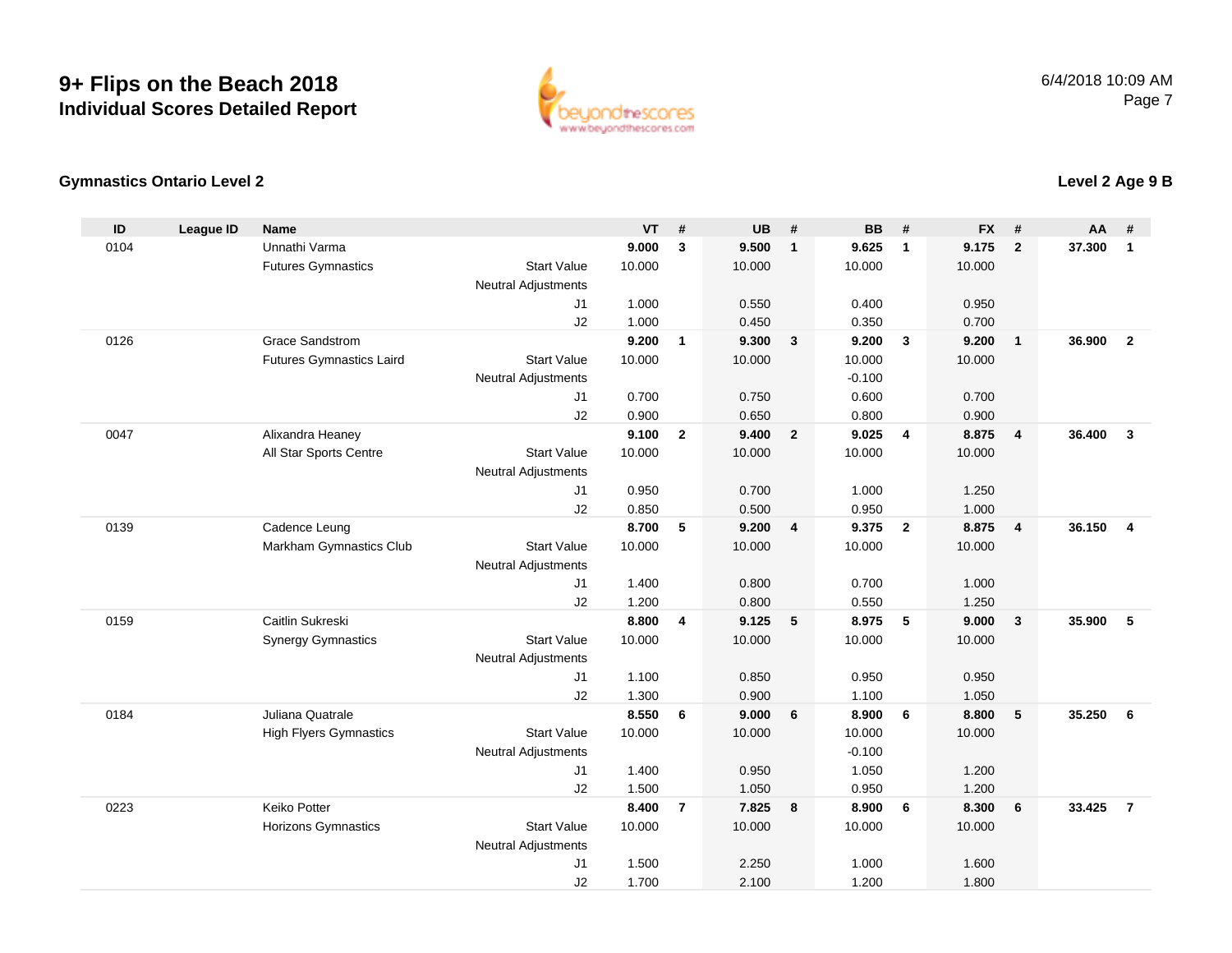

#### 6/4/2018 10:09 AMPage 8

| 0225 | Venus Prassoulis              |                            | 8.550<br>O | 8.300  | 7.700    | 8.200  | 32.750 |
|------|-------------------------------|----------------------------|------------|--------|----------|--------|--------|
|      | <b>High Flyers Gymnastics</b> | <b>Start Value</b>         | 10.000     | 10.000 | 10.000   | 10.000 |        |
|      |                               | <b>Neutral Adjustments</b> |            |        | $-0.100$ |        |        |
|      |                               | ັ                          | 1.400      | .700   | 2.400    | 1.800  |        |
|      |                               | J2                         | 1.500      | .700   | 2.000    | 1.800  |        |

#### **Gymnastics Ontario Level 2**

**Level 2 Age 9 C**

| ID   | <b>League ID</b> | <b>Name</b>                |                            | <b>VT</b> | #            | <b>UB</b> | #              | <b>BB</b> | #              | <b>FX</b> | #              | AA     | #              |
|------|------------------|----------------------------|----------------------------|-----------|--------------|-----------|----------------|-----------|----------------|-----------|----------------|--------|----------------|
| 0103 |                  | Kyanah Coutain             |                            | 9.300     | $\mathbf{2}$ | 9.450     | $\overline{2}$ | 9.675     | $\overline{1}$ | 9.250     | $\mathbf{1}$   | 37.675 | $\mathbf{1}$   |
|      |                  | <b>Futures Gymnastics</b>  | <b>Start Value</b>         | 10.000    |              | 10.000    |                | 10.000    |                | 10.000    |                |        |                |
|      |                  |                            | <b>Neutral Adjustments</b> |           |              |           |                |           |                |           |                |        |                |
|      |                  |                            | J1                         | 0.700     |              | 0.500     |                | 0.300     |                | 0.700     |                |        |                |
|      |                  |                            | J2                         | 0.700     |              | 0.600     |                | 0.350     |                | 0.800     |                |        |                |
| 0195 |                  | <b>Karly Brace</b>         |                            | 9.350     | $\mathbf{1}$ | 9.300     | $\mathbf{3}$   | 9.575     | $\overline{2}$ | 9.200     | $\overline{2}$ | 37.425 | $\overline{2}$ |
|      |                  | All Star Sports Centre     | <b>Start Value</b>         | 10.000    |              | 10.000    |                | 10.000    |                | 10.000    |                |        |                |
|      |                  |                            | <b>Neutral Adjustments</b> |           |              |           |                | $-0.100$  |                |           |                |        |                |
|      |                  |                            | J1                         | 0.700     |              | 0.600     |                | 0.400     |                | 0.750     |                |        |                |
|      |                  |                            | J2                         | 0.600     |              | 0.800     |                | 0.250     |                | 0.850     |                |        |                |
| 0158 |                  | Katherina Khomyn           |                            | 9.075     | 4            | 9.250     | 5              | 9.300     | $\mathbf{3}$   | 9.000     | 5              | 36.625 | $\mathbf{3}$   |
|      |                  | <b>Synergy Gymnastics</b>  | <b>Start Value</b>         | 10.000    |              | 10.000    |                | 10.000    |                | 10.000    |                |        |                |
|      |                  |                            | <b>Neutral Adjustments</b> |           |              |           |                |           |                |           |                |        |                |
|      |                  |                            | J1                         | 0.900     |              | 0.800     |                | 0.750     |                | 0.900     |                |        |                |
|      |                  |                            | J2                         | 0.950     |              | 0.700     |                | 0.650     |                | 1.100     |                |        |                |
| 0224 |                  | Aleesia De Lio             |                            | 8.900     | 6            | 9.125     | 6              | 9.125     | 5              | 9.100     | $\overline{4}$ | 36.250 | $\overline{4}$ |
|      |                  | <b>Horizons Gymnastics</b> | <b>Start Value</b>         | 10.000    |              | 10.000    |                | 10.000    |                | 10.000    |                |        |                |
|      |                  |                            | <b>Neutral Adjustments</b> |           |              |           |                |           |                |           |                |        |                |
|      |                  |                            | J1                         | 1.200     |              | 0.850     |                | 0.900     |                | 0.950     |                |        |                |
|      |                  |                            | J2                         | 1.000     |              | 0.900     |                | 0.850     |                | 0.850     |                |        |                |
| 0009 |                  | <b>Hannah Watters</b>      |                            | 9.050     | 5            | 9.025     | $\overline{7}$ | 9.200     | $\overline{4}$ | 8.950     | 6              | 36.225 | 5              |
|      |                  | Aereo Gymnastics Club      | <b>Start Value</b>         | 10.000    |              | 10.000    |                | 10.000    |                | 10.000    |                |        |                |
|      |                  |                            | <b>Neutral Adjustments</b> |           |              |           |                |           |                |           |                |        |                |
|      |                  |                            | J1                         | 0.900     |              | 0.950     |                | 0.700     |                | 1.150     |                |        |                |
|      |                  |                            | J2                         | 1.000     |              | 1.000     |                | 0.900     |                | 0.950     |                |        |                |
| 0008 |                  | <b>Hailey Bisson</b>       |                            | 8.800     | 8            | 9.475     | $\overline{1}$ | 9.050     | 6              | 8.800     | 8              | 36.125 | 6              |
|      |                  | Aereo Gymnastics Club      | <b>Start Value</b>         | 10.000    |              | 10.000    |                | 10.000    |                | 10.000    |                |        |                |
|      |                  |                            | <b>Neutral Adjustments</b> |           |              |           |                |           |                |           |                |        |                |
|      |                  |                            | J1                         | 1.200     |              | 0.450     |                | 0.900     |                | 1.300     |                |        |                |
|      |                  |                            | J2                         | 1.200     |              | 0.600     |                | 1.000     |                | 1.100     |                |        |                |